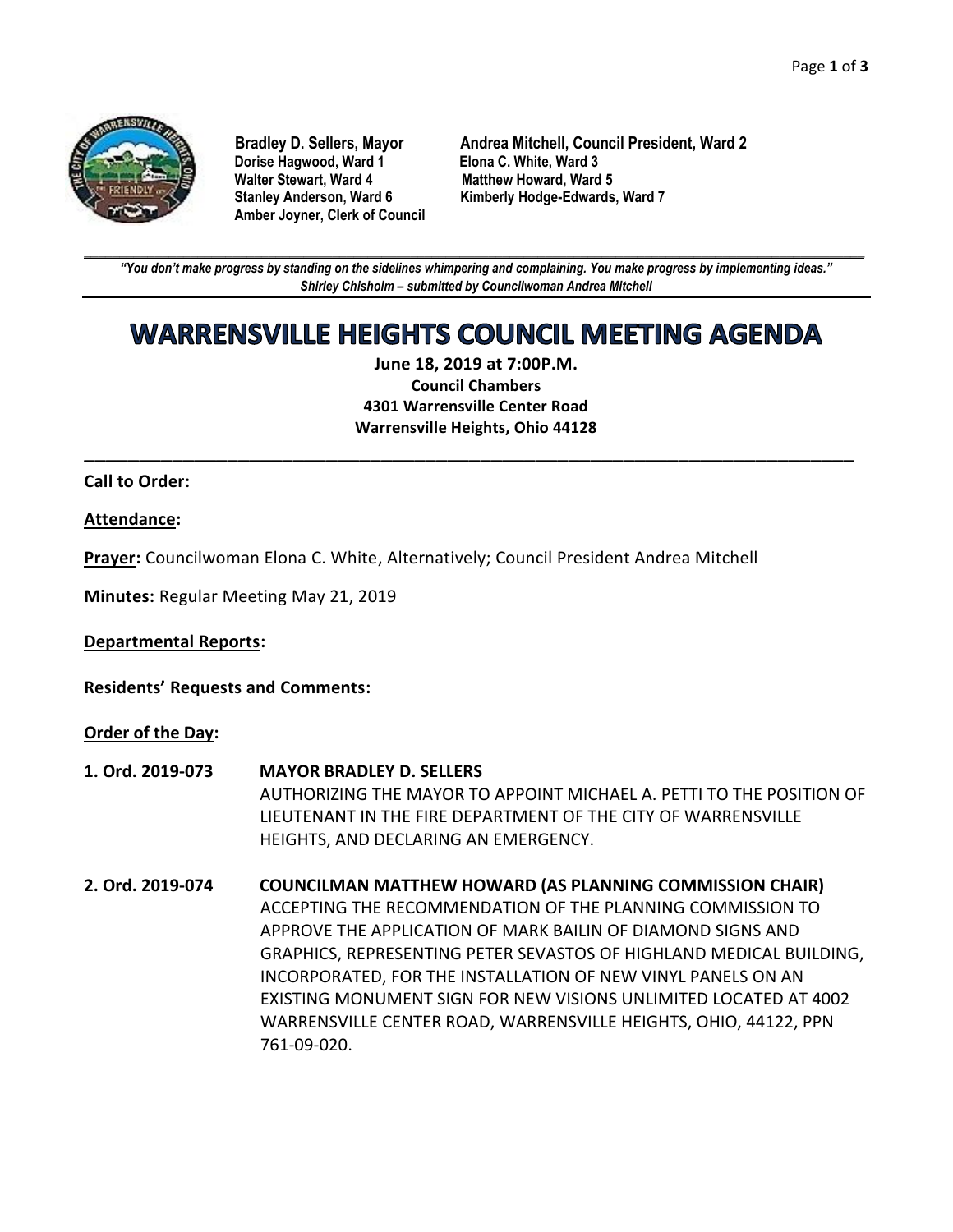| 3. Ord. 2019-075 | <b>COUNCILMAN MATTHEW HOWARD (AS PLANNING COMMISSION CHAIR)</b> |
|------------------|-----------------------------------------------------------------|
|                  | ACCEPTING THE RECOMMENDATION OF THE PLANNING COMMISSION TO      |
|                  | APPROVE THE APPLICATION OF SARAH KLANN OF ROBERT P. MADISON     |
|                  | INTERNATIONAL, INC., REPRESENTING THE WARRENSVILLE HEIGHTS CITY |
|                  | SCHOOL DISTRICT, TO REDESIGN THE COURTYARD AND REMOVAL OF THE   |
|                  | CANOPIES AT THE NEW ELEMENTARY SCHOOL FOR GRADES PRE-           |
|                  | KINDERGARTEN THROUGH FIVE TO BE LOCATED AT 21865 CLARKWOOD      |
|                  | PARKWAY, WARRENSVILLE HEIGHTS, OHIO 44128, PPN 761-19-023.      |

**4. Ord. 2019-076 COUNCILMAN MATTHEW HOWARD (AS PLANNING COMMISSION CHAIR)** ACCEPTING THE RECOMMENDATION OF THE PLANNING COMMISSION TO APPROVE THE APPLICATION OF RALPH D. LINSON, REPRESENTING THE SAME, FOR THE INSTALLATION OF A DECK LOCATED AT 11137 DANDRIDGE DRIVE, WARRENSVILLE HEIGHTS, OHIO, 44128, PPN 762-08-015.

- **5. Ord. 2019-077 COUNCILMAN MATTHEW HOWARD (AS PLANNING COMMISSION CHAIR)** ACCEPTING THE RECOMMENDATION OF THE PLANNING COMMISSION TO APPROVE THE APPLICATION OF ROBERT KUNZEN OF BRILLIANT ELECTRIC SIGN COMPANY, REPRESENTING BRAD KOWIT OF RICHMOND ROAD PARTNERS, LLC, FOR THE INSTALLATION OF TWO (2) "DRIVE THRU" SIGNS FOR JIMMY JOHN'S GOURMET SANDWICHES LOCATED AT 4852 RICHMOND ROAD, WARRENSVILLE HEIGHTS, OHIO, 44128, PPN 763-28-009.
- **6. Ord. 2019-078 COUNCILMAN MATTHEW HOWARD (AS PLANNING COMMISSION CHAIR)** ACCEPTING THE RECOMMENDATION OF THE PLANNING COMMISSION TO APPROVE THE APPLICATION OF BRIAN BECKER OF BECKER SIGNS, INC., REPRESENTING OVERLOOK COURT LIMITED, FOR THE INSTALLATION OF ONE (1) NON-ILLUMINATED WALL SIGN AND ONE (1) OHIO LIQUOR (OHLQ) REGULATORY SIGN FOR CHAGRIN VALLEY BEVERAGE LOCATED AT 4620 RICHMOND ROAD, WARRENSVILLE HEIGHTS, OHIO, 44128, PPN 763-27-013.
- **7. Ord. 2019-079 COUNCILMAN MATTHEW HOWARD (AS PLANNING COMMISSION CHAIR)** ACCEPTING THE RECOMMENDATION OF THE PLANNING COMMISSION TO APPROVE THE APPLICATION OF ADLI DAWABSHA OF DIAMOND HAIR & BEAUTY, REPRESENTING CIPRIANI INVESTEMENT CO. LTD. LLC, FOR THE INSTALLATION OF ONE (1) TEMPORARY BANNER SIGN AND ONE (1) WALL SIGN LOCATED AT 21915 EMERY ROAD, WARRENSVILLE HEIGHTS, OHIO 44128, PPN 761-21-007**.**

**8. Ord. 2019-080 MAYOR BRADLEY D. SELLERS** AUTHORIZING THE ADMINISTRATION OF THE CITY OF WARRENSVILLE HEIGHTS TO AMEND THE 2019 APPROPRIATION TO THE GENERAL FUND UNDER THE NON-DEPARTMENTAL ACCOUNT OF THE CITY OF WARRENSVILLE HEIGHTS FOR THE MORAL/LIABILITY CLAIMS AND THE LAND (FOR THE EASTWOOD PARK PROJECT) ACCOUNT LINE ITEMS, AND DECLARING AN EMERGENCY.